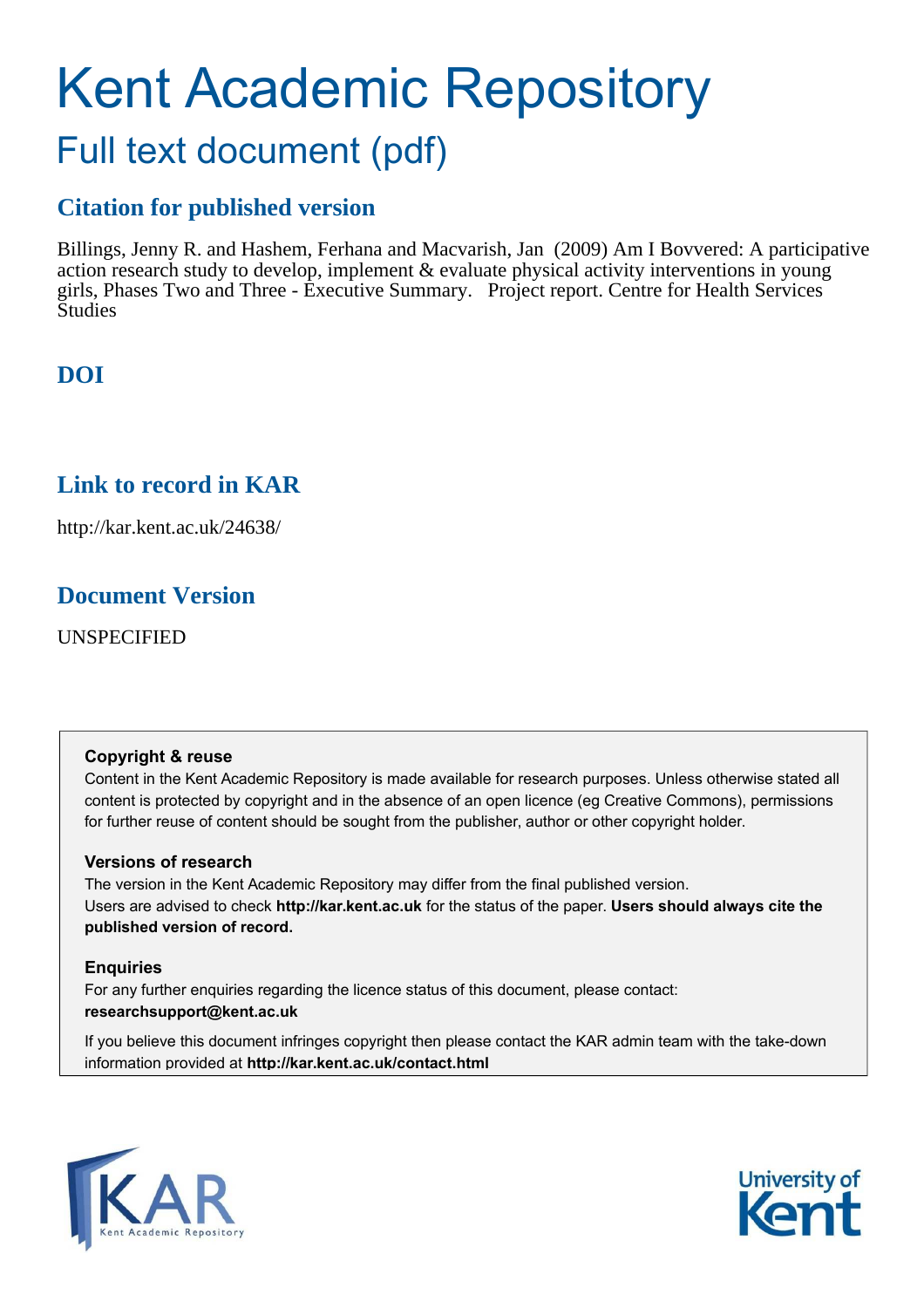

**Centre for Health Services Studies** 

Am I Bovvered?

A participative action research study to develop, im plem ent and evaluate physical activity interventions with girls

Phases Two & Three Report EXECUTI VE SUMMARY



**Jenny Billings Ferhana Hashem Jan Macvarish** 

**Centre for Health Services Studies University of Kent** 

 $\frac{1}{2}$ **Decem ber 2 0 0 9** 

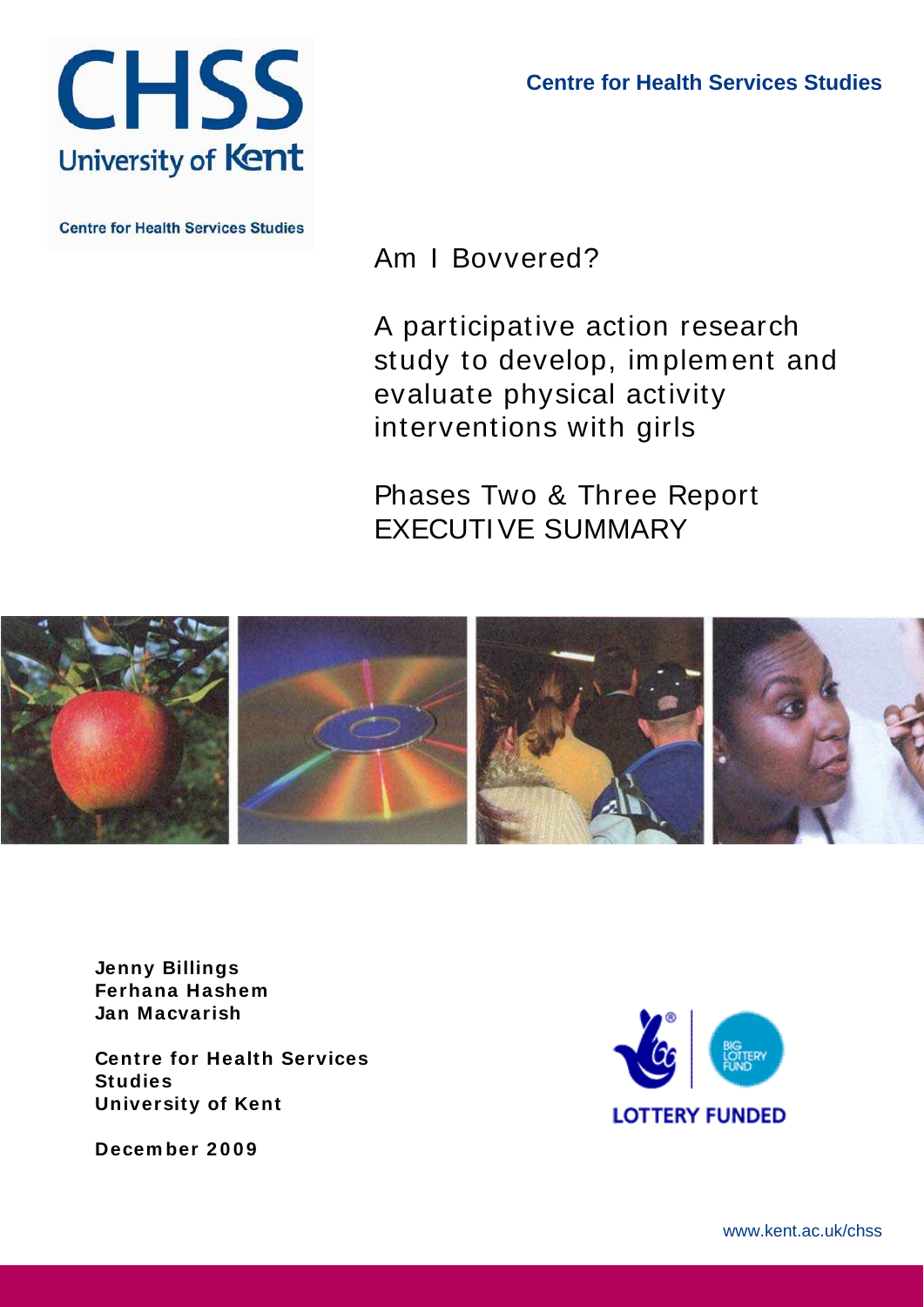# Centre for Health Services Studies

CHSS is one of three research units of the University of Kent's School of Social Policy, Sociology and Social Research. CHSS is an applied research unit where research is informed by and ultimately influences practice.

The Centre is currently directed by Professor Simon Coulton and draws together a wide range of research and disciplinary expertise including health and social policy, medical sociology, public health and epidemiology, care of older people, primary care, statistical and information analysis. CHSS supports research in the NHS and has a programme of national and international health services research. While CHSS undertakes research in a wide range of health and health care topics, its main research programmes comprise:-

- o Health and social care of vulnerable groups
- o Addictive behaviour
- o Public Health
- o Ethnicity and health care

Researchers in the Centre attract funding of over £1 million per year from a diverse range of funders including the ESRC, MRC, NIHR, NHS Health Trusts and the European Commission.

Further copies of this report are available on our website:

<http://www.kent.ac.uk/chss/publications>

#### **Funding and acknowledgements**

We would like to thank all the girls and their parents who took part in the project for giving their time and exploring their ideas about physical activity with us. We would particularly like to thank the school sports co-ordinator, PE teachers and Head/Deputy Head Teachers who were invaluable in helping us recruit the respondents. Furthermore, we would like to acknowledge the contribution of the multi-agency team for helping to develop and implement the taster sessions and full-programme of activities. The financial assistance secured by the team was also pivotal in funding the activity programmes. Funds were provided by Kent County Council Extended Schools, Kent County Council Sports Development, Thanet District Council Sports Development and Thanet Leisure Force, and Eastern and Coastal Kent PCT. We would also like to thank Vista Leisure for providing the additional sports staff to help co-ordinate the activity programme, and we would like to acknowledge the advice from Quartet in the Community. Finally, we would like to thank the East Kent Health Promotion Service and the Big Lottery Fund for the funding.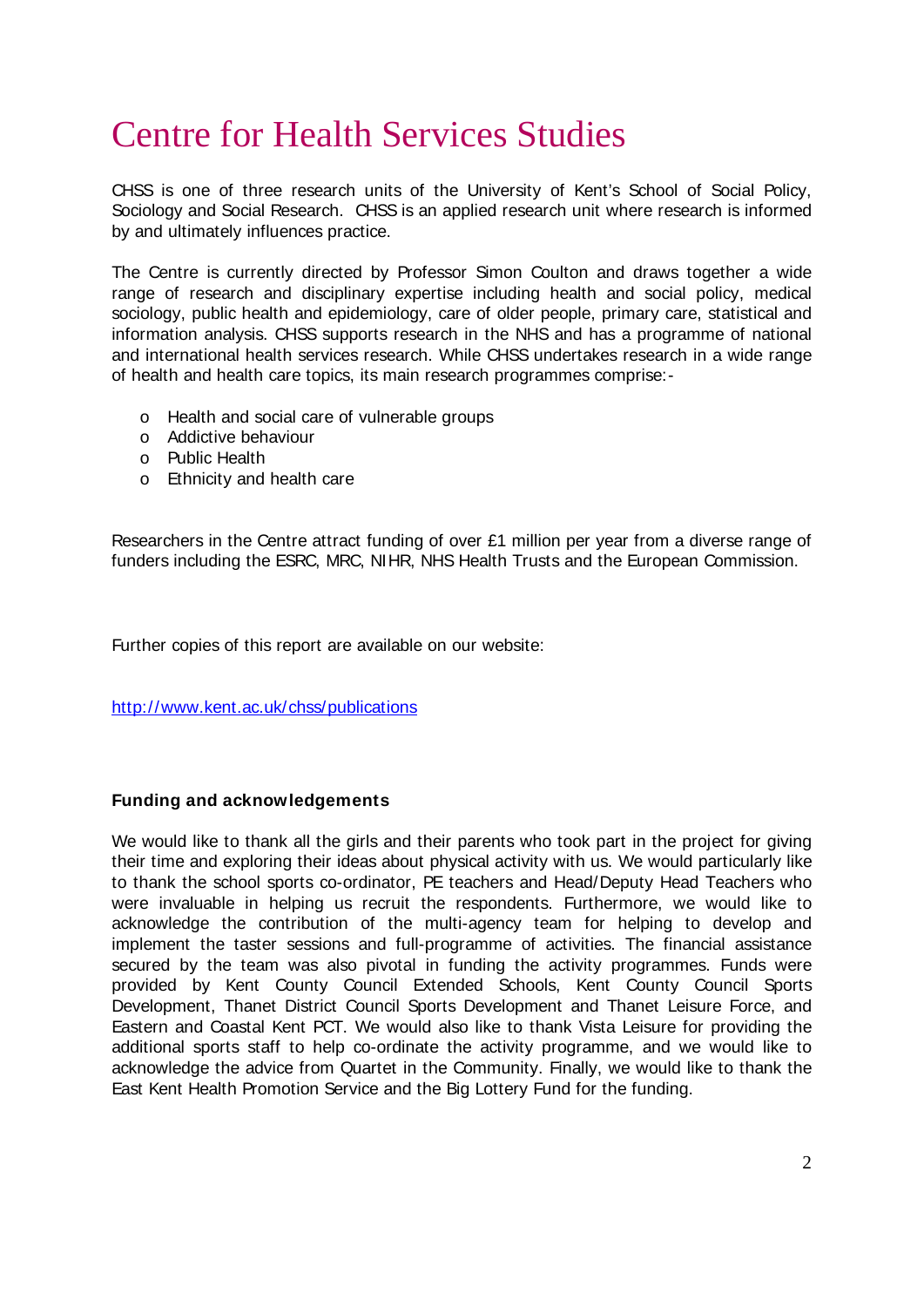### **Contents**

### **Page number**

| Introduction                                                                                                                                                                                                                                                            | 4           |
|-------------------------------------------------------------------------------------------------------------------------------------------------------------------------------------------------------------------------------------------------------------------------|-------------|
| Aims                                                                                                                                                                                                                                                                    | 4           |
| Methods and Sample                                                                                                                                                                                                                                                      | 5           |
| Key Findings                                                                                                                                                                                                                                                            | 6           |
| Pre- and post-intervention questionnaire<br>$\overline{\phantom{a}}$<br>Qualitative Findings: Girls' and Parents' Perceptions<br>$\overline{\phantom{a}}$<br>of Being Involved in 'Am I Bovvered?'<br>Attrition and Reasons for Withdrawing<br>$\overline{\phantom{a}}$ | 6<br>6<br>8 |
| Strengths and Weaknesses                                                                                                                                                                                                                                                | 8           |
| Recommendations                                                                                                                                                                                                                                                         | 9           |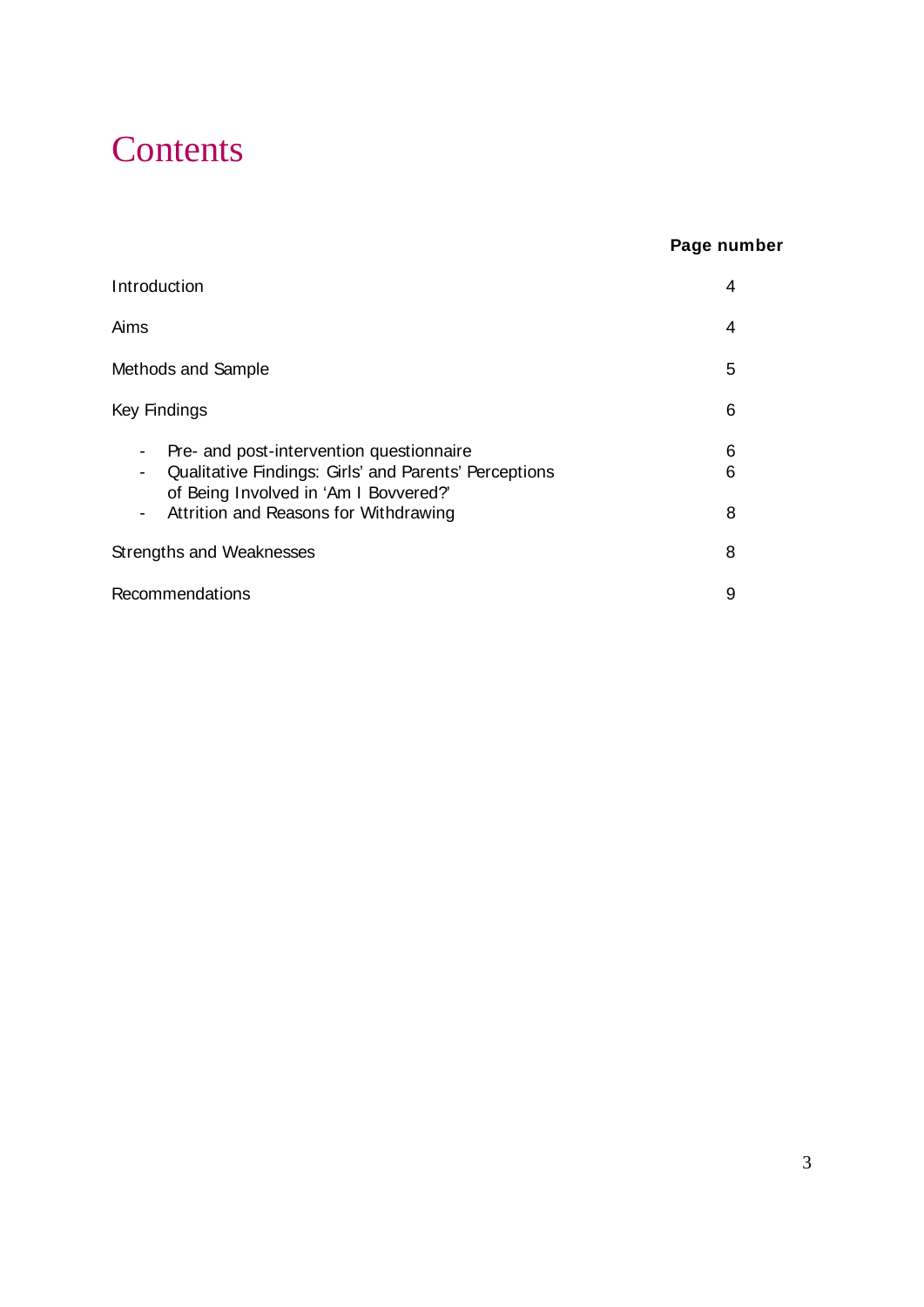## 1 Introduction

The 'Am I Bovvered?' project was a two-year study aiming to develop, implement and evaluate sustainable exercise-based interventions with girls aged 11-15 years in order to improve their engagement in regular physical activity. The study took place in three phases that corresponded with the project's main aims. This summary provides an account of Phases Two and Three.

### 2 Aims

The aims of the first phase of the study were to:

o Explore factors that motivate and create barriers to 11-12 and 14-15 year old girls engaging in regular physical activity (Phase One has been completed http://www.kent.ac.uk/CHSS/docs/Am\_I\_Bovvered\_Phase\_One.pdf).

The aims of the second and third phases were to:

- o Develop and implement activities chosen by inactive 11-12 and 14-15 year old girls with the support of a multi-agency team (Phase Two).
- o Evaluate the impact of the project, examining factors associated with young girls' engagement in physical exercise (Phase Three).
- o Make recommendations for policy and practice.

#### The Multi-agency team (MAT)

A multi-agency team was brought together to form a collaborative partnership of key stakeholders and professionals across Kent who had experience of working with young people in physical activity. In Phase Two the specific role of the MAT focused upon the development, planning and funding of the activities, as well as helping with devising a fourweek taster session programme and an eight-week full programme of activities.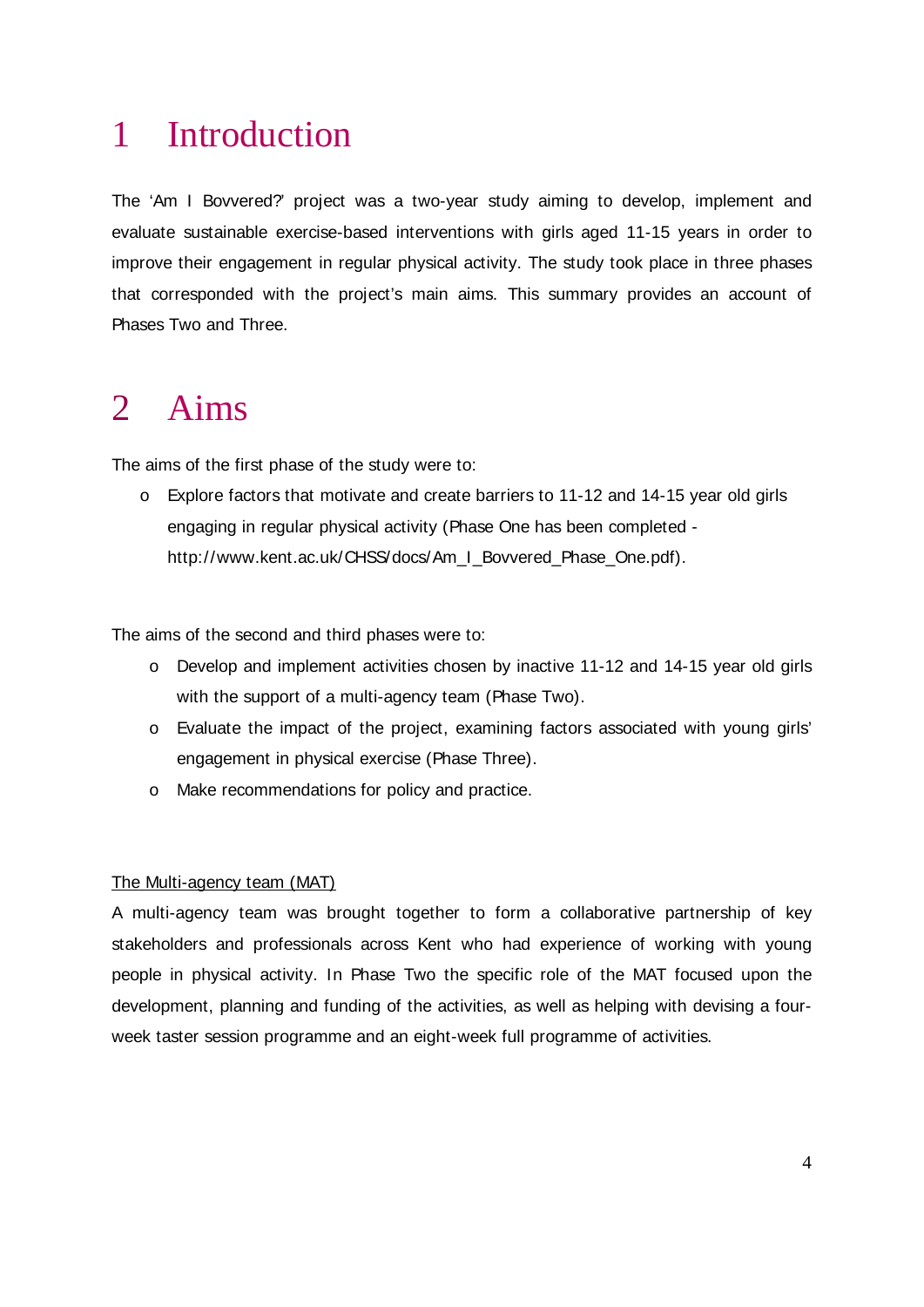### 3 Methods and Sample

**Phase Two** involved recruiting pupils to a four-week programme of taster sessions giving participants the opportunity to try a range of activities including indoor-climbing, streetdance, ten-pin bowling, aqua-aerobics and trampolining. This was followed by an eight-week programme of activities chosen by the taster session participants. The preferred activities were indoor-climbing, trampolining and aqua-aerobics.

**Phase Three** involved evaluating the impact of the project. This was conducted through

- o a questionnaire administered before and after the interventions that sought to detect any attitudinal changes about exercise;
- o three focus groups with the participating girls to ascertain qualitative perceptions of the impact of taking part;
- o one parental focus group to investigate perceptions of their daughters' involvement;
- $\circ$  telephone interviews with girls who had 'dropped out' of the programme to explore reasons for withdrawal.

#### **Sites**

Phases Two and Three involved the same two secondary schools that form part of the School Sports Partnership. The schools are situated in Margate and Westgate and draw their pupils from a diverse demographic population.

#### Sample and Recruitment

 A total of 67 girls from Year 7 (11 to 12 years of age) and Year 10 (14 to 15 years of age) were initially recruited with the assistance of teaching staff. Thirty-one girls completed the eight-week programme, 25 of whom completed a pre- and post-intervention questionnaire. With respect to the focus groups, 11 girls took part in four focus groups and seven parents in one group. Attrition interviews were conducted with five girls.

#### Management of the Project

An important feature of the project was the overall organisation and co-ordination of the physical activity programmes. This involved conducting a full risk assessment including an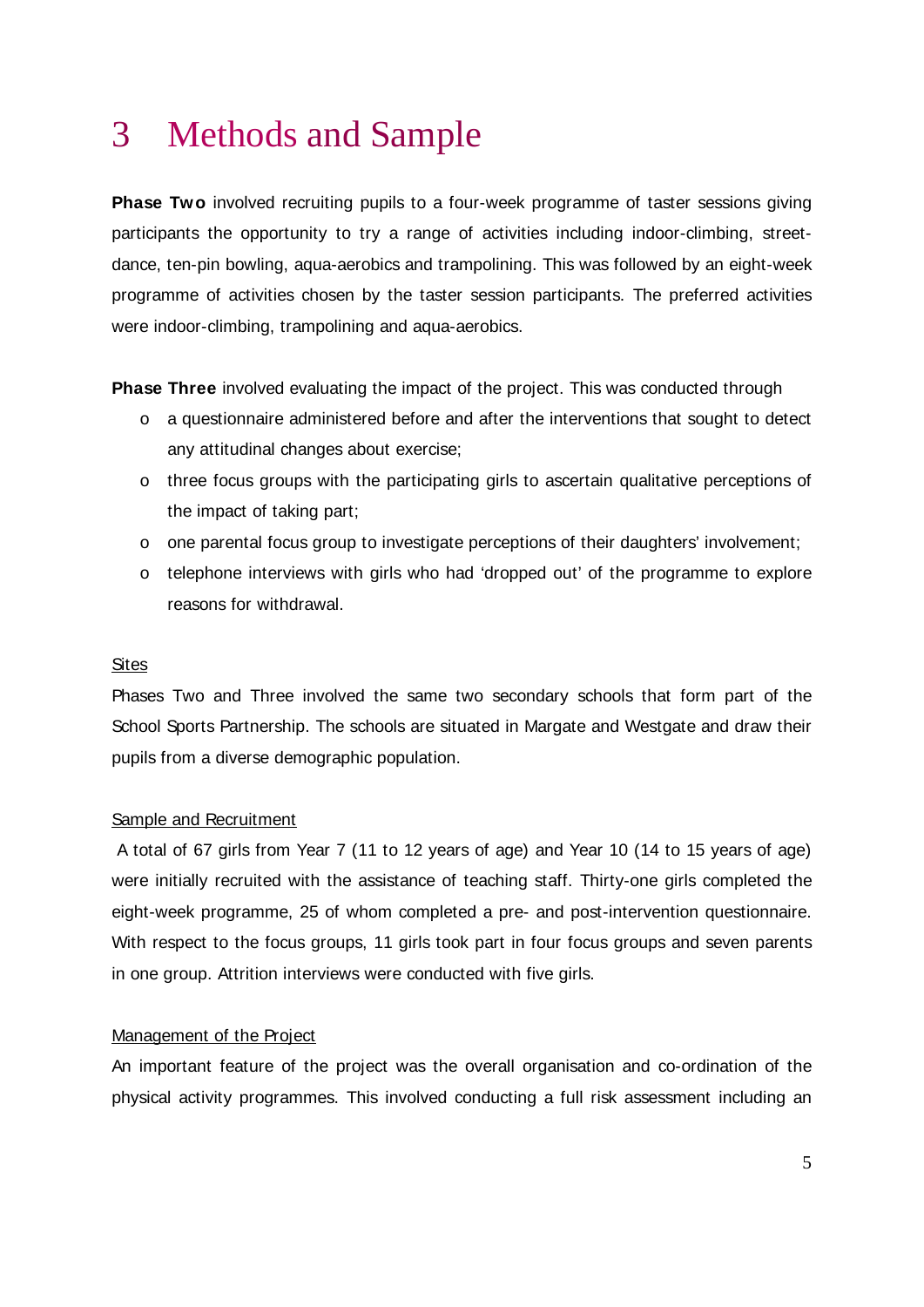examination of the activity sites, an assessment of transportation routes and a criminal background and qualification check of all the instructors.

# 4 Key Findings

Pre- and post-intervention questionnaire

- The girls reported a positive change that taking part in physical activity was easy and they felt more *confident* to participate in regular exercise after the intervention.
- The influence of friends impacted on the frequency the girls exercised; the Year 7 girls showed a more positive view that their friends exercised regularly, whereas the majority of Year 10 girls disagreed with this view.
- The intervention seemed to affect the frequency of parental exercise reported by the girls.
- The majority of girls in School One reported that their parents exercised on a regular basis, but there were far fewer girls who reported this view in School Two following the intervention.
- Most girls reported a much more positive change in opinion after the intervention that their parents would encourage them to exercise on a regular basis, with more School Two girls reporting a stronger view than the girls in School One.

#### Qualitative Findings: Girls' and Parents' Perceptions of Being Involved in 'Am I Bovvered?'

• 'Am I Bovvered?' was described as sociable and fun, which fitted with the girls' expectations of what sport should be. The desire for fun outweighed other considerations in girls' motivations to exercise.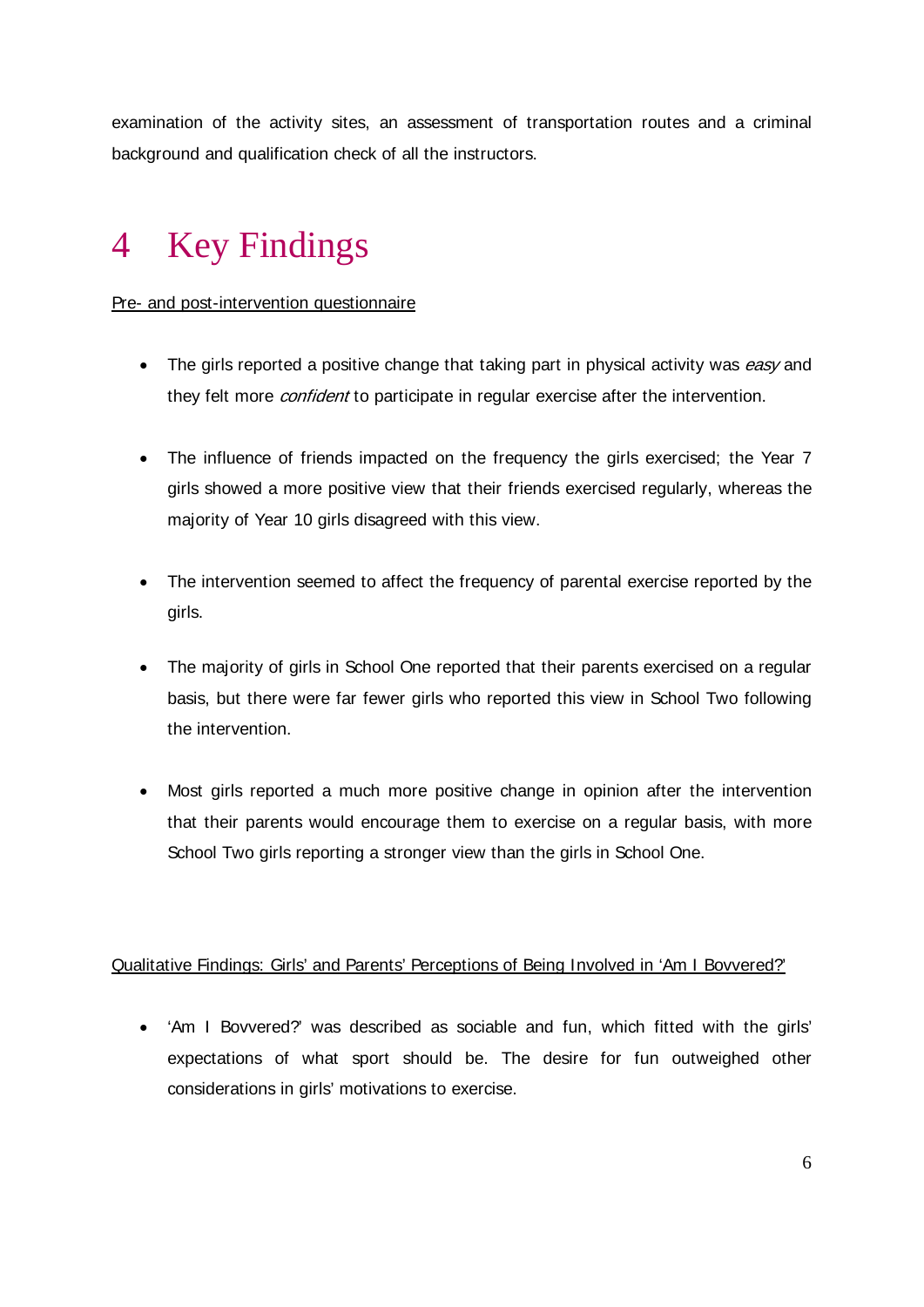- Most of the participants liked the girls-only dimension of the project because it reduced their self-consciousness and lessened their fear of embarrassment. It also allowed them to see sport as something that girls could do well, rather than being in second-place to boys. They felt that it helped to counter the male bias surrounding school sport.
- Those who were more ambivalent about sports and exercise seemed to be reintroduced to the idea that sport and exercise could be fun and something they could do by engaging with sport in a different context, being offered a wider and novel choice of activities, and being offered non-competitive activities rather than conventional sports.
- Weight and body issues are significant to girls' confidence and willingness to engage, but they are resistant to drawing attention to this.
- The organisational factors which facilitated participation were three-fold: one, that the activities and transport were provided free of charge; two, girls were proactively recruited into the project and three, the intensive organisation 'on the ground', which was found to be reassuring to both girls and parents.
- An important feature of the project was that it bridged the gap between school and external activities, making the girls more confident about trying something new. Engaging in activities with friends but away from the school environment was viewed positively as it reduced the risk of ridicule or judgement.
- The main differences between the two schools lay in the range of activities ordinarily available to the girls and in the effect of the girls' attitudes and identities on the way they engaged with the project.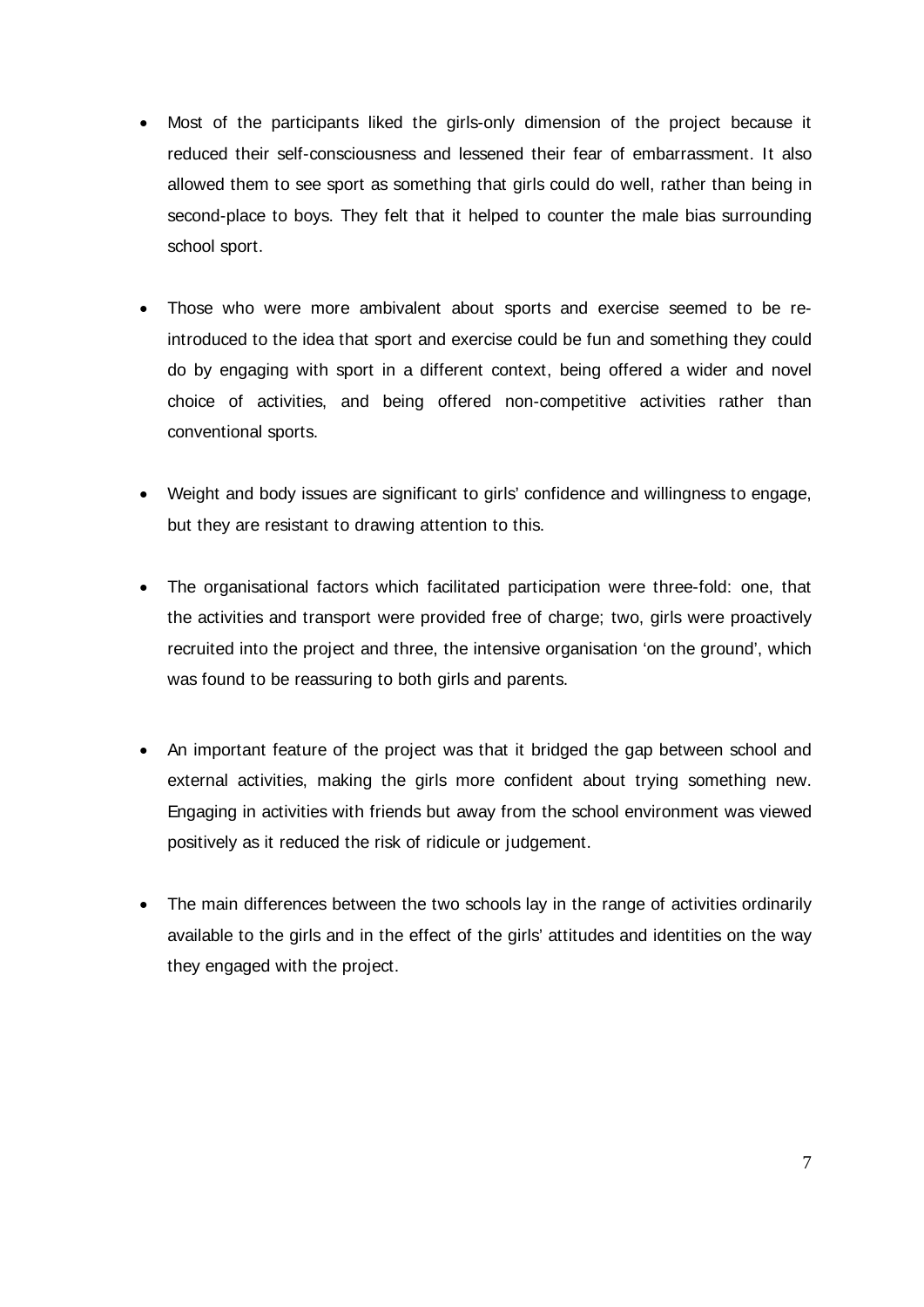#### Attrition and Reasons for Withdrawing

- The personal circumstances of the girls affected their attendance: these included illness, over-stretched time commitments or 'forgetting' about the programme
- Older girls tend to have more control over how to spend their time, which may have impacted upon their decision to participate regularly on the programme.
- There were mixed views about whether undertaking the activities with girls from another school deterred them from participating.
- Most girls said that the programme had increased their levels of physical activity and they felt the programme was fun and enjoyable.

### 5 Strengths and Weaknesses

- The multi-agency team was vital to the success of the programme through their ability to offer advice and support with organisational and funding issues in the arrangement and resourcing of the sporting activities and providing important operational advice.
- Recruitment and retention of the girls was a challenge. It was difficult to establish direct contact with the girls, which impacted upon recruitment and retention levels. The impact of attrition in the initial stages affected the overall size of the sample and the amount of data that was collected.
- The programme involved establishing ground-level relationships with the girls and the parents; this was a labour intensive process requiring a substantial manpower input but was vital to success.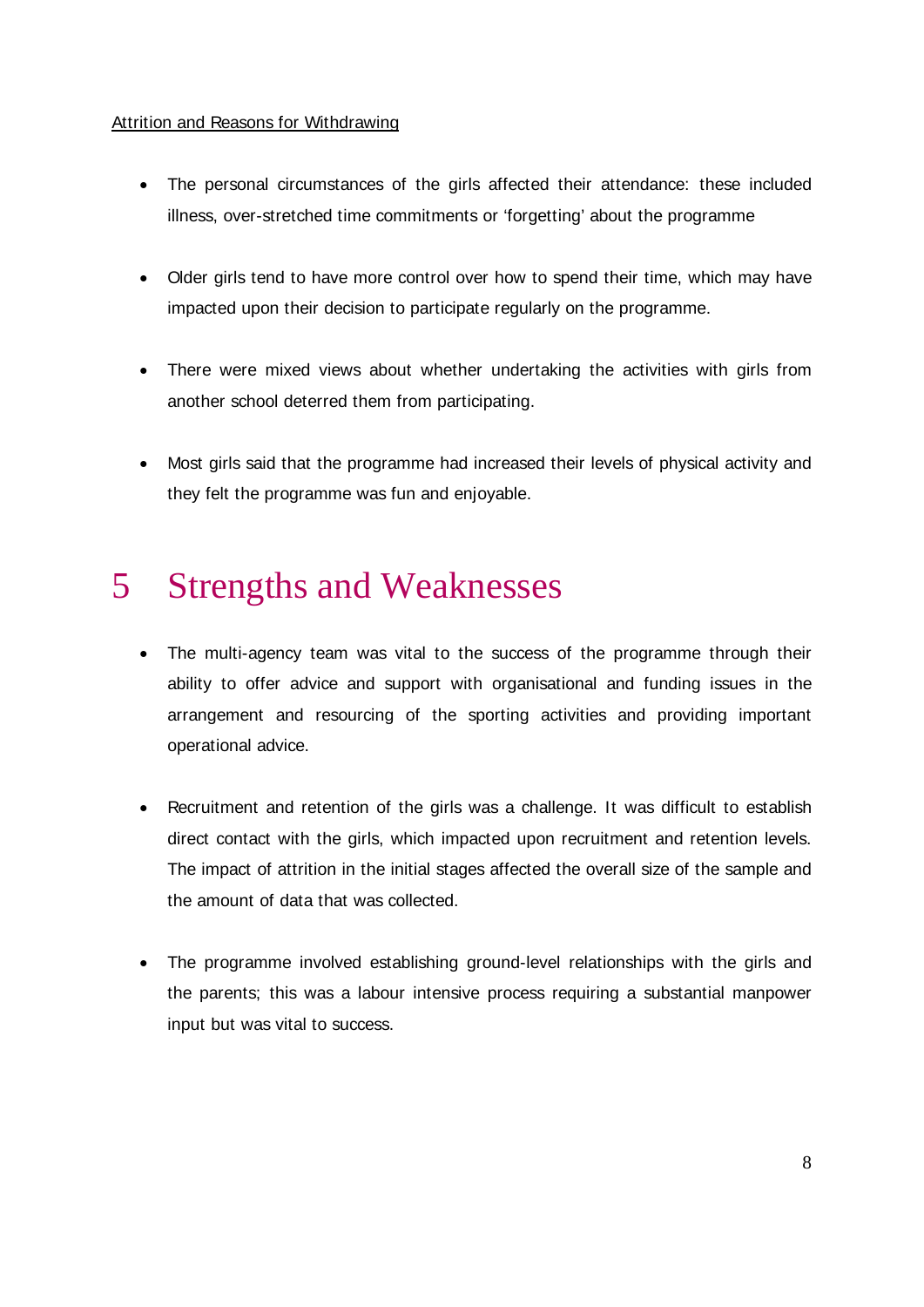• The researchers were responsive to the girls' lack of identification with the term 'inactive', used in the initial recruitment process, changing the terms to 'sporty' or 'not sporty'.

### 6 Recommendations

- Gender issues must be championed when developing sports activities and programmes, especially for younger girls. It must be recognised that sport tailored for girls improves participation, increases confidence to achieve and to develop new sports-related skills, and decreases embarrassment and perceptions of negative body image.
- Participation and sustainability in sport are improved when activities are designed to appeal to girls' sociability and desire to spend time with their peers. Ideally activities should be enjoyable and fun, and be conducted in peer or friendship groups. Organising activities outside of the school adds to the sociability and enjoyment.
- The way in which activities and participants are managed and supervised has a significant impact on levels of enthusiasm and sustainability. Activities must be wellplanned and co-ordinated with all professionals, trainers and organisers in advance, and clear information must be provided for participants and parents. Transport to and from activities is an additionally vital component. Costs should be kept to a minimum.
- Sport that is conducted in mixed gender groups should develop strategies to counter a potential male gender bias and create ways of increasing equal opportunities for girls to participate. Diversity and choice of activity are important factors in sustaining interest. Teachers and trainers should make efforts to engage girls by taking into account increased shyness and embarrassment felt by girls, as well as being aware of the impact of negative comments from boys.